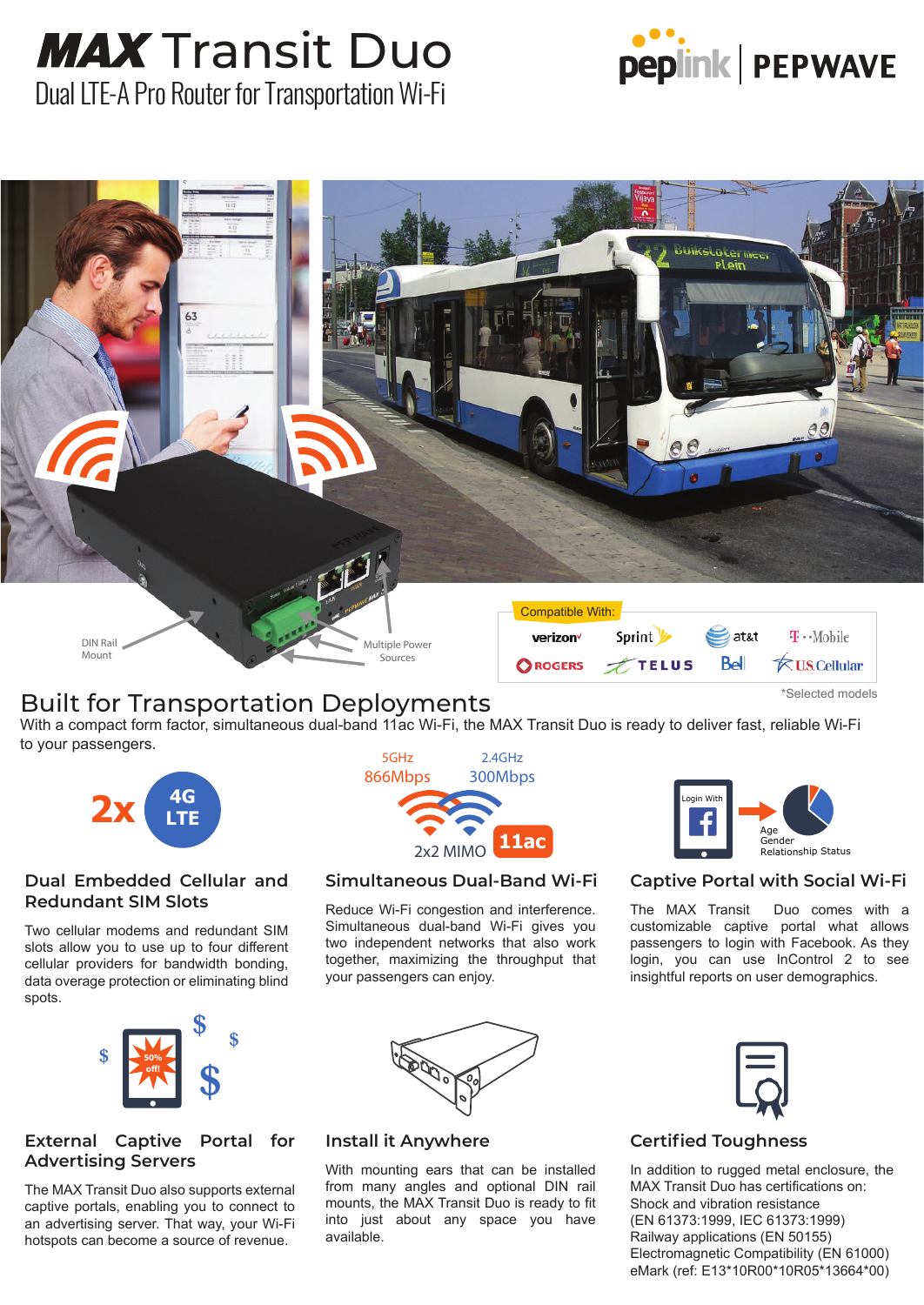# **MAX** Transit Duo

## Dual LTE-A Pro Router for Transportation Wi-Fi

### Specifications

I

|                                              | <b>MAX-TST-DUO</b>                                                                                                                                                                                                                                  |
|----------------------------------------------|-----------------------------------------------------------------------------------------------------------------------------------------------------------------------------------------------------------------------------------------------------|
| <b>Cellular WAN Interfaces</b>               | Dual LTE Modems                                                                                                                                                                                                                                     |
| SpeedFusion Hot Failover                     | $\bullet$                                                                                                                                                                                                                                           |
| SpeedFusion WAN Smoothing                    | $\bigcirc$ #                                                                                                                                                                                                                                        |
| SpeedFusion Bandwidth Bonding                | $\bigcirc$ #                                                                                                                                                                                                                                        |
| Number of PepVPN SpeedFusion Peers           | 2/5                                                                                                                                                                                                                                                 |
| <b>WAN</b> Interface                         | $1x$ GE <sup>+</sup>                                                                                                                                                                                                                                |
| <b>LAN</b> Interface                         | 1x GE                                                                                                                                                                                                                                               |
| Load Balancing/Failover                      |                                                                                                                                                                                                                                                     |
| Router Throughput                            | 400Mbps                                                                                                                                                                                                                                             |
| SpeedFusion Throughput (No Encryption)       | 100Mbps                                                                                                                                                                                                                                             |
| SpeedFusion Throughput (256-bit AES)         | 60Mbps                                                                                                                                                                                                                                              |
| <b>Recommended Users</b>                     | 150                                                                                                                                                                                                                                                 |
| Downlink/Uplink Datarate                     | 100Mbps/50Mbps (LTE Modem)<br>300Mbps/50Mbps (LTE-A Modem)<br>600Mbps/150Mbps (LTE-A Pro Modem)                                                                                                                                                     |
| Wi-Fi Standard                               | 802.11ac/a/b/q/n 2x2 MIMO                                                                                                                                                                                                                           |
| Transmit Power (2.4GHz / 5GHz)               | 19dBm / 21dBm                                                                                                                                                                                                                                       |
| Simultaneous Dual-Band Wi-Fi AP              |                                                                                                                                                                                                                                                     |
| Antenna Connectors                           | 4x SMA Cellular, 1x SMA GPS, 2x RP-SMA Wi-Fi                                                                                                                                                                                                        |
| Power Input                                  | Device: 12V - 48V DC<br>AC Adapter: AC Input 100V - 240V / DC Output 12V<br>Terminal Block: 12V - 48V DC<br>2x Micro-USB B with 5V.<br>2A each for Power Input                                                                                      |
| <b>Power Consumption</b>                     | 9.2W (nominal), 18W (max.)                                                                                                                                                                                                                          |
| <b>Dimensions</b><br>$(L \times W \times H)$ | $6.3 \times 3.8 \times 1.3$ inches<br>160 x 97 x 33.5 mm                                                                                                                                                                                            |
| Weight                                       | 1.3 pounds<br>590 grams                                                                                                                                                                                                                             |
| <b>Operating Temperature</b>                 | $40^\circ - 149^\circ F$<br>$-40^\circ - 65^\circ \text{C}$                                                                                                                                                                                         |
| Humidity                                     | 15% – 95% (non-condensing)                                                                                                                                                                                                                          |
| Warranty                                     | 1-Year Limited Warranty                                                                                                                                                                                                                             |
| Package Content                              | MAX Transit Duo,<br>12V2A Power Supply (ACW-601),<br>2x Dual Band Wi-Fi Antennas (ACW-341),<br>1x GPS Active Antenna (ACW-232),<br>4x LTE Antennas (ACW-813 or ACW-234),<br>1 Pair of Mounting Brackets (ACW-724),<br>6pin Terminal Block Connector |



Redundant SIM Card Slots

# Available as a license add-on.

peplink | PEPWAVE

^2 PepVPN Peers are enabled by default. 5 PepVPN Peers are enabled for PrimeCare models which requires PrimeCare Subscription, complimentary for the first year.

+ The WAN port can act as a LAN port if needed.